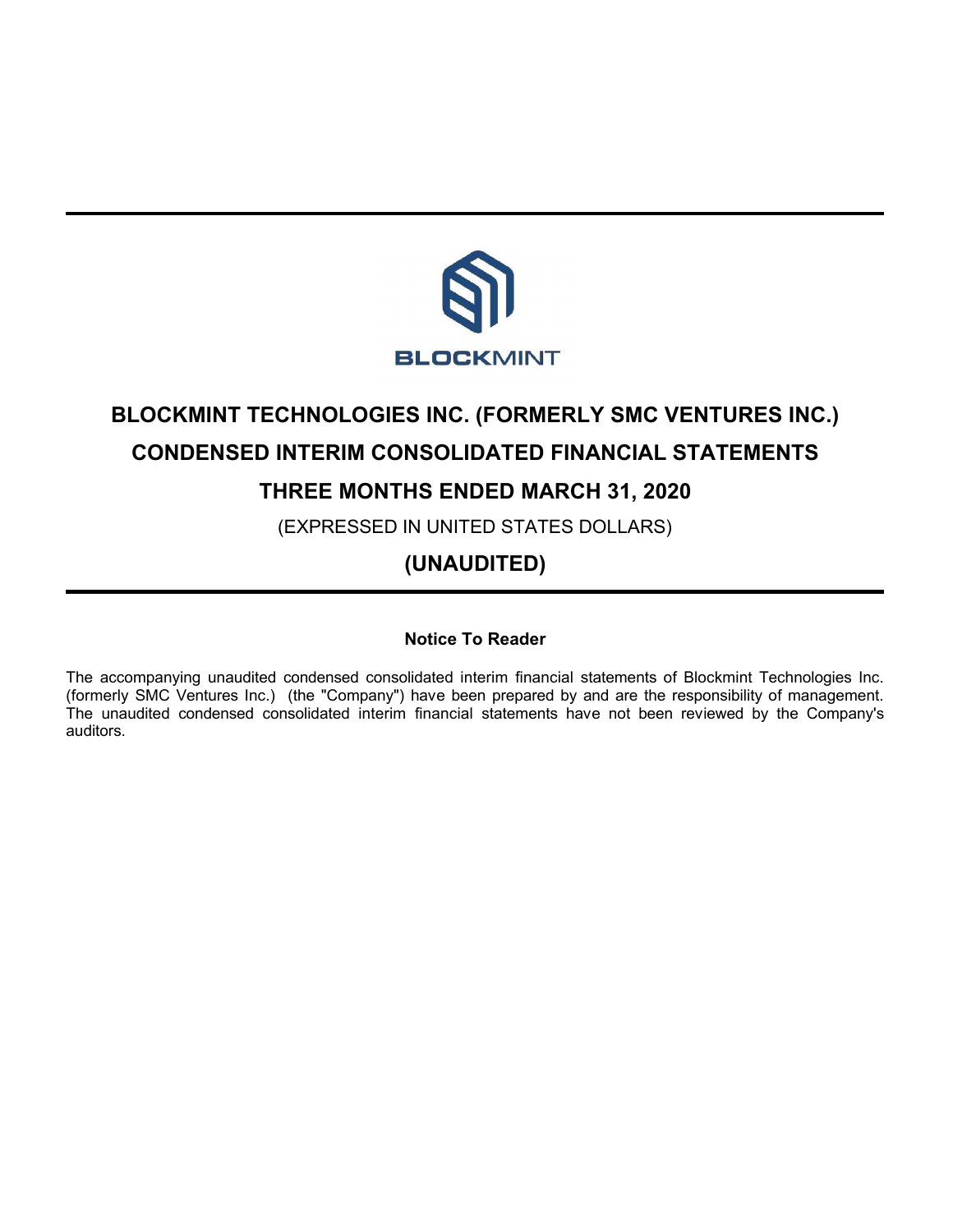#### **Blockmint Technologies Inc. (formerly SMC Ventures Inc.) Condensed Interim Consolidated Statements of Financial Position (Expressed in United States Dollars) Unaudited**

|                                                    | As at<br>March 31,<br>2020 |             |    | As at<br>December 31,<br>2019 |  |
|----------------------------------------------------|----------------------------|-------------|----|-------------------------------|--|
| <b>ASSETS</b>                                      |                            |             |    |                               |  |
| <b>Current assets</b>                              |                            |             |    |                               |  |
| Cash                                               | \$                         | 2,888,531   | \$ | 2,957,158                     |  |
| <b>Receivables</b>                                 |                            | 3,482       |    | 10,557                        |  |
| Prepaid expenses                                   |                            | 1,000       |    | 1,000                         |  |
| Digital currency (note 5)                          |                            | 571         |    | 533                           |  |
| <b>Total current assets</b>                        |                            | 2,893,584   |    | 2,969,248                     |  |
| Intangible asset (note 7)                          |                            | 17,500      |    | 17,500                        |  |
| <b>Total assets</b>                                | \$                         | 2,911,084   | \$ | 2,986,748                     |  |
| <b>EQUITY AND LIABILITIES</b>                      |                            |             |    |                               |  |
| <b>Current liabilities</b>                         |                            |             |    |                               |  |
| Accounts payable and accrued liabilities (note 10) | \$                         | 33,527      | \$ | 24,397                        |  |
| <b>Total current liabilities</b>                   |                            | 33,527      |    | 24,397                        |  |
| <b>Equity</b>                                      |                            |             |    |                               |  |
| Share capital (note 8)                             |                            | 8,884,433   |    | 8,884,433                     |  |
| Warrant reserve (note 9)                           |                            | 17,500      |    | 17,500                        |  |
| Contributed surplus (note 9)                       |                            | 30,300      |    | 30,300                        |  |
| Accumulated other comprehensive income (loss)      |                            | (22, 925)   |    | 6,485                         |  |
| <b>Deficit</b>                                     |                            | (6,031,751) |    | (5,976,367)                   |  |
| <b>Total equity</b>                                |                            | 2,877,557   |    | 2,962,351                     |  |
| <b>Total equity and liabilities</b>                | \$                         | 2,911,084   | \$ | 2,986,748                     |  |

Nature of operations and going concern (note 1)

"Nelson Ijih", Director

"Colin Watt", Director

The accompanying notes to the unaudited condensed consolidated interim financial statements are an integral part of these statements.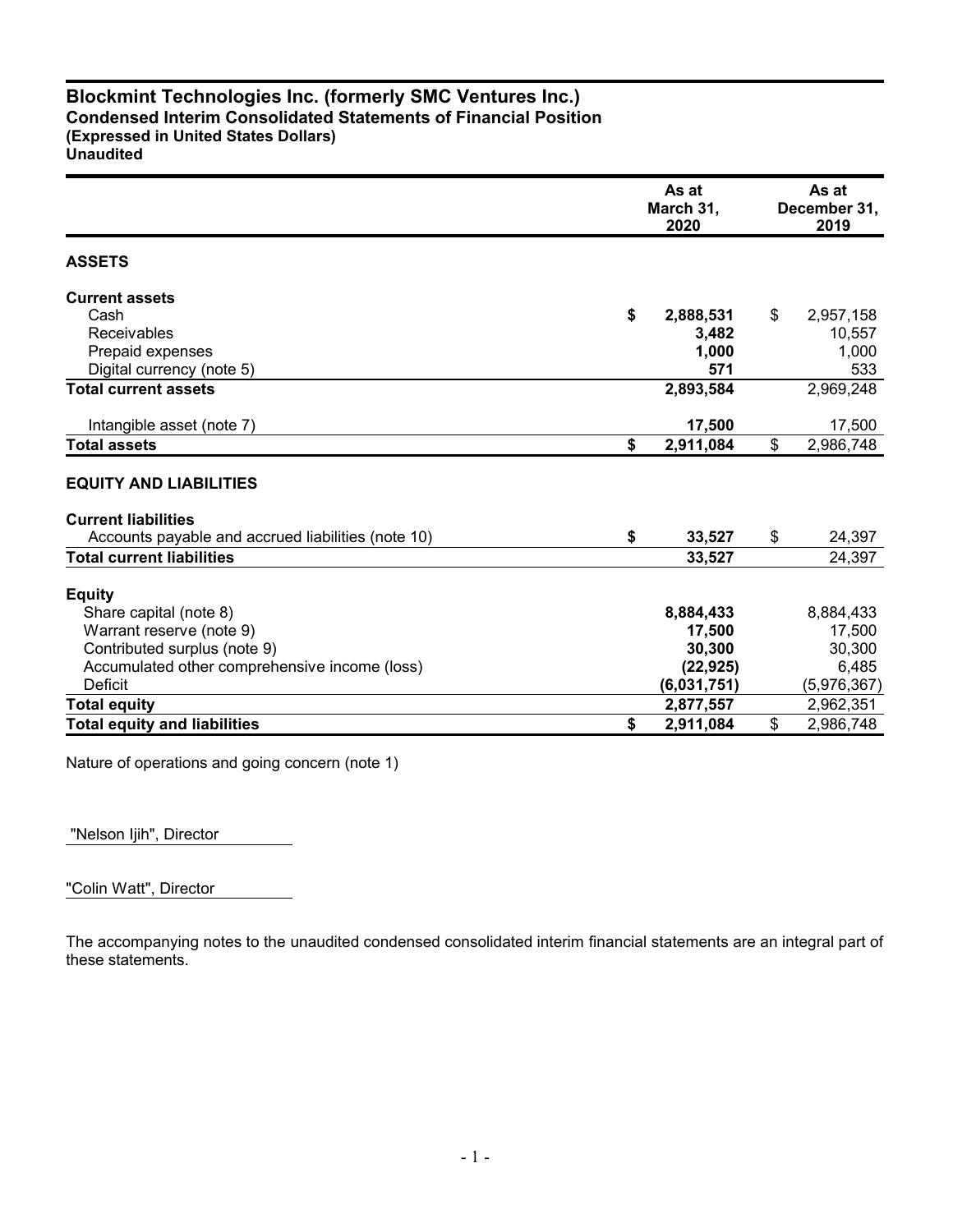### **Blockmint Technologies Inc. (formerly SMC Ventures Inc.) Condensed Interim Consolidated Statements of Loss and Comprehensive Loss (Expressed in United States Dollars)**

| <b>Unaudited</b> |
|------------------|
|------------------|

|                                                      |    | <b>Three Months Three Months</b><br><b>Ended</b><br>March 31,<br>2020 |              | <b>Ended</b><br>March 31,<br>2019 |
|------------------------------------------------------|----|-----------------------------------------------------------------------|--------------|-----------------------------------|
| <b>Operating expenses</b>                            |    |                                                                       |              |                                   |
| Business development and promotion                   | \$ | 3,997                                                                 | \$           | 5,187                             |
| Consulting (note 10)                                 |    | 12,979                                                                |              | 89,301                            |
| Depreciation (note 6)                                |    |                                                                       |              | 2,052                             |
| Management fees and salaries (note 10)               |    | 24,375                                                                |              | 75,000                            |
| Office and miscellaneous                             |    | 9,931                                                                 |              | 43,049                            |
| Professional fees (note 10)                          |    | 3,750                                                                 |              | 32,434                            |
| Salaries and wages                                   |    | 5,279                                                                 |              | 24,134                            |
| Total operating expenses                             |    | 60,311                                                                |              | 271,157                           |
| Loss before other items                              |    | (60, 311)                                                             |              | (271, 157)                        |
| Foreign exchange gain (loss)                         |    | 4,889                                                                 |              | (338)                             |
| Revaluation of digital currency                      |    | 38                                                                    |              | 116                               |
| Transaction cost (note 4)                            |    |                                                                       |              | (3,458,765)                       |
| Net loss for the period                              | \$ | (55,384)                                                              | $\mathbb{S}$ | (3,730,144)                       |
| <b>Other comprehensive loss</b>                      |    |                                                                       |              |                                   |
| Gain on currency translation                         |    | (29, 410)                                                             |              | (3,570)                           |
| Total comprehensive loss for the period              | \$ | (84, 794)                                                             | \$           | (3,733,714)                       |
|                                                      |    |                                                                       |              |                                   |
| Basic and diluted net loss per share (note 11)       | S  | (0.00)                                                                | \$           | (0.11)                            |
| Weighted average number of common shares outstanding |    | 44,269,068                                                            |              | 34,259,386                        |

The accompanying notes to the unaudited condensed consolidated interim financial statements are an integral part of these statements.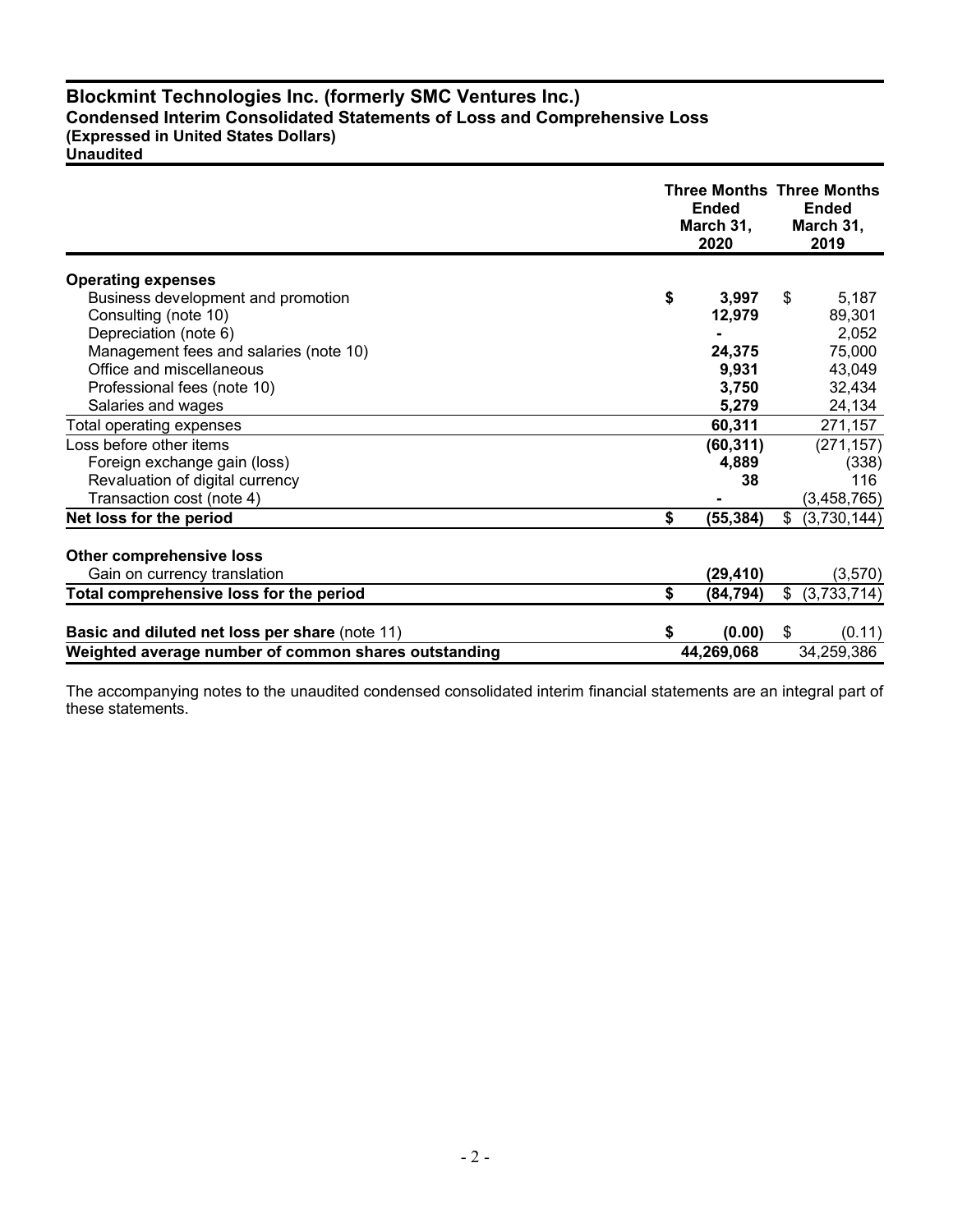#### **Blockmint Technologies Inc. (formerly SMC Ventures Inc.) Condensed Interim Consolidated Statements of Cash Flows (Expressed in United States Dollars) Unaudited**

|                                            | <b>Three Months Three Months</b><br><b>Ended</b><br>March 31,<br>2020 |                 |  |
|--------------------------------------------|-----------------------------------------------------------------------|-----------------|--|
| <b>Operating activities</b>                |                                                                       |                 |  |
| Net loss for the period                    | \$<br>(55, 384)                                                       | \$ (3,730,144)  |  |
| Adjustments for:                           |                                                                       |                 |  |
| Depreciation                               |                                                                       | 2,052           |  |
| Revaluation of digital currency            | (38)                                                                  | (116)           |  |
| Unrealised foreign exchange (gain) loss    | (29, 410)                                                             | (3, 495)        |  |
| <b>Transaction cost</b>                    |                                                                       | 3,458,765       |  |
| Changes in non-cash working capital items: |                                                                       |                 |  |
| Receivables and prepaid expenses           | 7,075                                                                 | 4,230           |  |
| Accounts payable and accrued liabilities   | 9,130                                                                 | (30, 416)       |  |
| Net cash used in operating activities      | (68,627)                                                              | (299,124)       |  |
| <b>Investing activities</b>                |                                                                       |                 |  |
| Cash from Arrangement Agreement            |                                                                       | 408,219         |  |
| Net cash provided by investing activity    |                                                                       | 408,219         |  |
| Net change in cash                         | (68, 627)                                                             | 109,095         |  |
| Cash, beginning of period                  | 2,957,158                                                             | 3,232,402       |  |
| Cash, end of period                        | \$<br>2,888,531                                                       | 3,341,497<br>\$ |  |

The accompanying notes to the unaudited condensed consolidated interim financial statements are an integral part of these statements.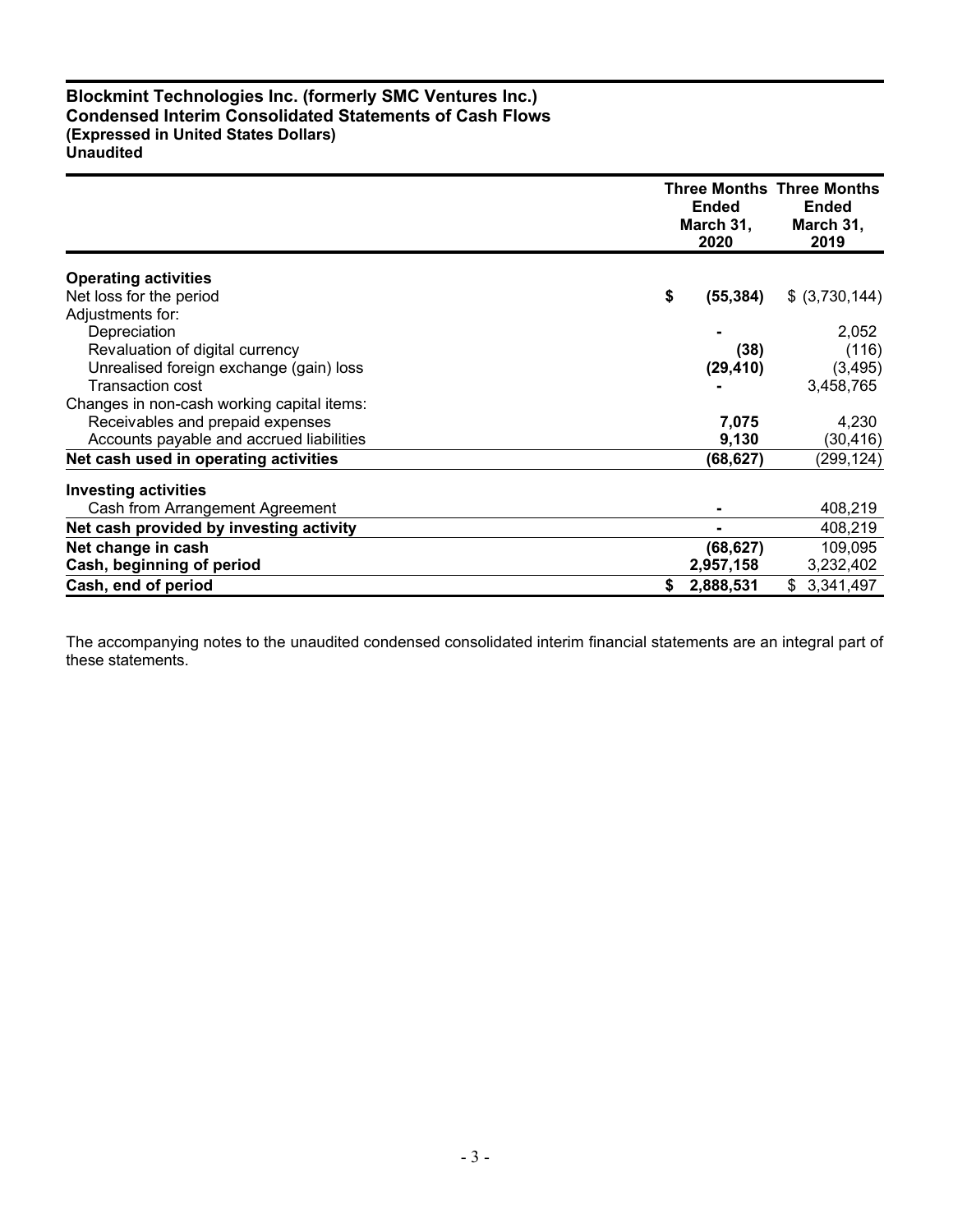#### **Blockmint Technologies Inc. (formerly SMC Ventures Inc.) Condensed Interim Consolidated Statements of Changes in Equity (Expressed in United States Dollars) Unaudited**

|                                       |    | <b>Share</b>             | Warrant                  |      | Contributed      |    | <b>Accumulated</b><br>other<br>comprehensive |    |                  |    |             |
|---------------------------------------|----|--------------------------|--------------------------|------|------------------|----|----------------------------------------------|----|------------------|----|-------------|
|                                       |    | capital                  | reserve                  |      | <b>Surplus</b>   |    | loss                                         |    | <b>Deficit</b>   |    | Total       |
| Balance, December 31, 2018            | æ  | 5,049,154                | 47,800                   | S.   | $(1,827,303)$ \$ |    |                                              | S  |                  | S. | 3,269,651   |
| Shares issued pursuant to Arrangement |    |                          |                          |      |                  |    |                                              |    |                  |    |             |
| Agreement (note 4)                    |    | 3,835,279                | $\overline{\phantom{0}}$ |      | $\blacksquare$   |    |                                              |    |                  |    | 3,835,279   |
| Warrants expired                      |    |                          | (28,000)                 |      | 28,000           |    |                                              |    |                  |    |             |
| Currency translation                  |    |                          |                          |      |                  |    | (3, 495)                                     |    |                  |    | (3, 495)    |
| Net loss for the period               |    | $\overline{\phantom{0}}$ |                          |      |                  |    |                                              |    | (3,730,144)      |    | (3,730,144) |
| Balance, March 31, 2019               |    | 8,884,433                | 19,800                   | S.   | $(1,799,303)$ \$ |    | (3, 495)                                     | \$ | $(3,730,144)$ \$ |    | 3,371,291   |
|                                       |    |                          |                          |      |                  |    |                                              |    |                  |    |             |
| Balance, December 31, 2019            | S. | 8,884,433                | 17,500                   | - \$ | 30,300           | -S | 6,485                                        | S. | $(5,976,367)$ \$ |    | 2,962,351   |
| Currency translation                  |    |                          |                          |      |                  |    | (29, 410)                                    |    |                  |    | (29, 410)   |
| Net loss for the period               |    |                          |                          |      |                  |    |                                              |    | (55, 384)        |    | (55, 384)   |
| Balance, March 31, 2020               |    | 8,884,433                | 17,500                   |      | 30,300           |    | (22, 925)                                    | 5  | $(6,031,751)$ \$ |    | 2,877,557   |

The accompanying notes to the unaudited condensed consolidated interim financial statements are an integral part of these statements.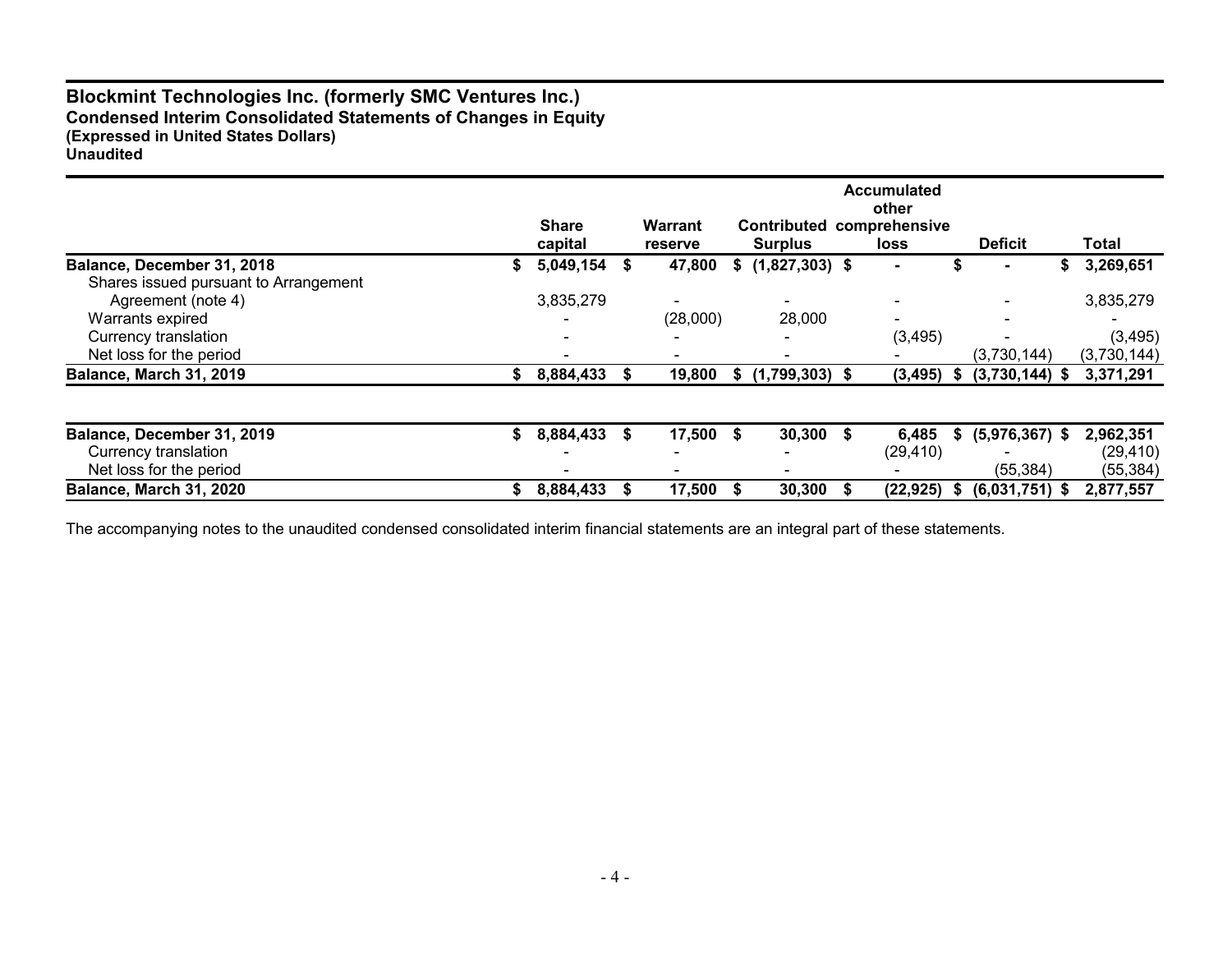#### **1. Nature of operations and going concern**

BlockMint Technologies Inc. (formerly SMC Ventures Inc. ("SMC")) or the "Company") is a publicly traded company whose shares are listed on the TSX-V under the trading symbol BKMT. BlockMint (Canada) Technologies Inc. (formerly BlockMint Technologies Inc.) ("BlockMint-Canada"), a wholly owned subsidiary of the Company, was incorporated on December 22, 2017 pursuant to the British Columbia Business Corporations Act. BlockMint-Canada and its subsidiary, BlockMint (USA) Technologies Inc. ("BlockMint-USA") are in the business of developing distributed systems and networks that enable a more decentralized deployment of blockchain based applications such as cryptocurrency mining. BlockMint-USA was incorporated under the laws of the State of Delaware on March 6, 2018.

On February 19, 2019, the Company completed a triangular amalgamation whereby BlockMint-Canada shares were exchanged for SMC shares on the basis of 1.33 post-consolidated SMC share for each one (1) BlockMint-Canada share (the "Amalgamation") (see note 4). The Amalgamation was accounted for as a reverse takeover ("RTO") whereby BlockMint-Canada was identified as the acquirer for accounting purposes and the resulting unaudited condensed consolidated interim financial statements are presented as a continuance of BlockMint-Canada and the comparative figures presented in the unaudited condensed consolidated interim financial statements prior to the RTO are those of BlockMint-Canada.

The Company's registered office address is located at 29<sup>th</sup> Floor, 595 Burrard Street, Vancouver, British Columbia, V7X 1J5.

#### **Going concern**

The Company does not generate material revenue from operations. The Company incurred a net loss for the three months ended March 31, 2020 of \$55,384 and had an accumulated deficit of \$6,031,751 at March 31, 2020 (December 31, 2019 - \$5,976,367). These conditions indicate material uncertainties that may cast significant doubt on the Company's ability to continue as a going concern. As at March 31, 2020, the Company had a working capital balance of \$2,860,057 (December 31, 2019 - \$2,944,851).

In March 2020 the World Health Organization declared coronavirus COVID-19 a global pandemic. This contagious disease outbreak, which has continued to spread, and any related adverse public health developments, has adversely affected workforces, economies, and financial markets globally, potentially leading to an economic downturn. It is not possible for the Company to predict the duration or magnitude of the adverse results of the outbreak and its effects on the Company's business or ability to raise funds.

These unaudited condensed consolidated interim financial statements have been prepared on a going concern basis, which presumes realization of assets and discharge of liabilities in the normal course of business for the foreseeable future. Accordingly they do not give effect to adjustments that would be necessary should the Company be unable to continue as a going concern and therefore be required to realize its assets and discharge its liabilities in other than the normal course of business and at amounts different from those presented in these unaudited condensed consolidated interim financial statements.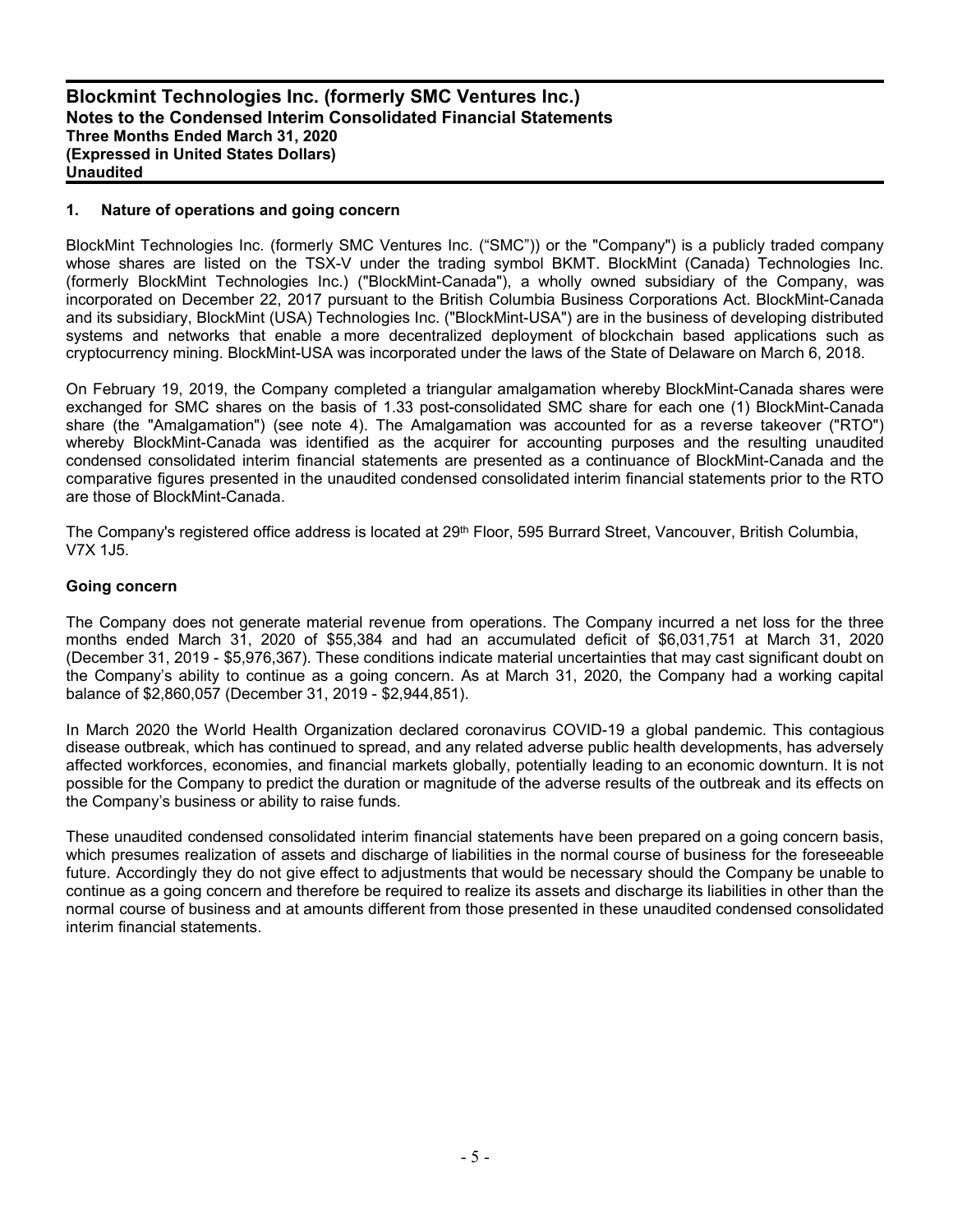#### **2. Basis of presentation**

The Company applies International Financial Reporting Standards ("IFRS") as issued by the International Accounting Standards Board ("IASB") and interpretations issued by the International Financial Reporting Interpretations Committee ("IFRIC"). These unaudited condensed consolidated interim financial statements have been prepared in accordance with International Accounting Standard 34, Interim Financial Reporting. Accordingly, they do not include all of the information required for full annual financial statements required by IFRS as issued by IASB and interpretations issued by IFRIC.

The policies applied in these unaudited condensed consolidated interim financial statements are based on IFRS's issued and outstanding as of May 27, 2020, the date the Board of Directors approved the statements. Except as disclosed in note 3, the same accounting policies and methods of computation are followed in these unaudited condensed consolidated interim financial statements as compared with the most recent annual financial statements as at and for the year ended December 31, 2019. Any subsequent changes to IFRS that are given effect in the Company's annual financial statements for the period ending December 31, 2020 could result in restatement of these unaudited condensed consolidated interim financial statements.

#### **3. Significant accounting policies**

#### **Changes in accounting policies**

#### New standards not yet adopted and interpretations issued but not yet effective

There are no other relevant IFRS's or IFRS interpretations that are not yet effective that would be expected to have a material impact on the unaudited condensed consolidated interim financial statements.

#### **4. Arrangement agreement**

On July 10, 2018, BlockMint-Canada, SMC and 1166066 B.C. Ltd. ("SMC Subco"), a wholly-owned subsidiary of SMC, entered into an Arrangement Agreement whereby BlockMint-Canada agreed to amalgamate with SMC Subco, which would result in BlockMint-Canada and BlockMint-USA becoming wholly-owned subsidiaries of SMC. The Arrangement Agreement was amended on September 28, 2018 and on November 30, 2018.

On February 19, 2019, the Company closed its reverse takeover acquisition of BlockMint-Canada, whereby:

- SMC consolidated its 18,708,678 common shares on a two for one basis resulting in 9,354,387 post consolidation shares outstanding;
- BlockMint Technologies Inc. changed its name to Blockmint (Canada) Technologies Inc. and SMC changed its name to BlockMint Technologies Inc.;
- The Company issued 34,914,681 post-consolidation shares to the shareholders of BlockMint-Canada (1.33 post consolidation shares of the Company for each share of BlockMint-Canada);
- The Company issued 6,650,000 performance warrants in replacement of the 5,000,000 performance warrants outstanding in the capital of BlockMint-Canada and 152,498 finder's fee warrants in replacement of the 114,660 finder's fee warrants outstanding in the capital of BlockMint-Canada, each share purchase warrant entitling the holder to acquire one post consolidation share of the Company at the exercise price in the underlying BlockMint-Canada warrant.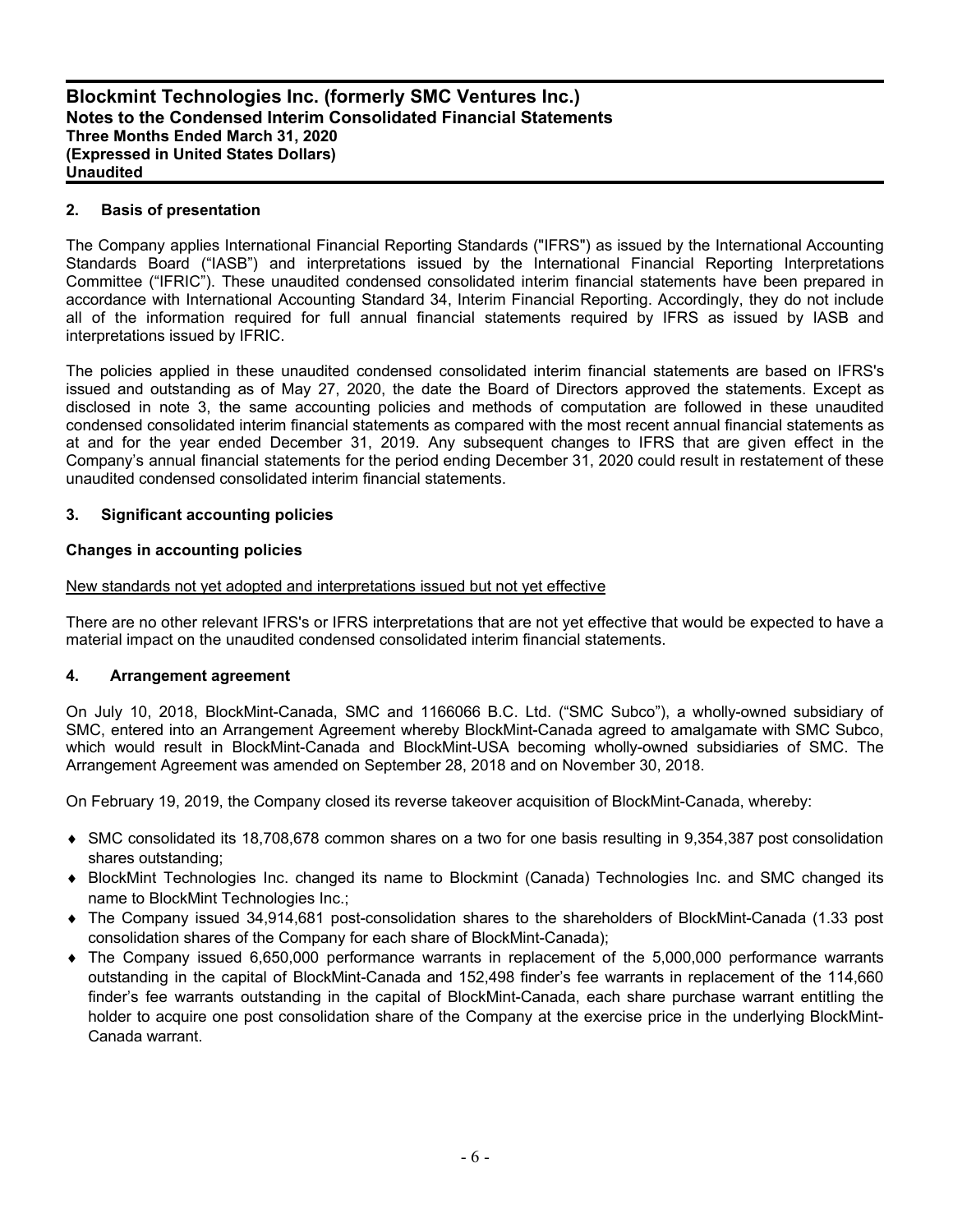#### **4. Arrangement agreement (continued)**

In accordance with IFRS 3, Business Combinations, the substance of the transaction is a reverse takeover of a nonoperating company. The transaction does not constitute a business combination as SMC does not meet the definition of a business under the standard. As a result, the transaction is accounted for as a capital transaction with BlockMint-Canada being identified as the acquirer and the equity consideration being measured at fair value. The resulting unaudited condensed consolidated interim statement of financial position is presented as a continuance of BlockMint-Canada and comparative figures presented in the unaudited condensed consolidated interim financial statements prior to the reverse takeover are those of BlockMint-Canada.

IFRS 2, Share-based Payment, applies to transactions where an entity grants equity instruments and cannot identify specifically some or all of the goods or services received in return. Because BlockMint-Canada issued shares with a value in excess of the assets received, the difference is recognized in profit or loss as a transaction cost. The amount assigned to the transaction cost of \$3,458,765 is the difference between the fair value of the consideration and the net identifiable assets of SMC acquired by BlockMint-Canada.

| <b>Transaction cost</b>                  |    | 3,458,765 |
|------------------------------------------|----|-----------|
| Net assets acquired                      | S  | 376,514   |
| Accounts payable and accrued liabilities |    | (38, 362) |
| Other receivables and prepaid expenses   |    | 6.657     |
| Cash                                     | \$ | 408.219   |
| Identifiable assets acquired             |    |           |
| Total consideration                      | Ф  | 3,835,279 |
|                                          |    |           |
| Consideration - Shares: SMC shareholders | \$ | 3,835,279 |
|                                          |    |           |

#### **5. Digital currency**

Digital currency is measured at fair value using the quoted price on www.coinmarketcap.com. Management considers this fair value to be a Level 2 input under the IFRS 13 *Fair Value Measurement* fair value hierarchy as the price on this source represents an average of quoted prices on multiple digital currency exchanges. The Company is relying on the data available at www.coinmarketcap.com to be an accurate representation of the closing price for the digital currency.

As at March 31, 2020, the Company's digital currency consisted of Monero with a fair value of \$571 (December 31, 2019 - \$533). Digital currencies are recorded at their fair value on the date that they were received as revenues and are revalued to their current market value at each reporting date based on the closing price obtained from www.coinmarketcap.com.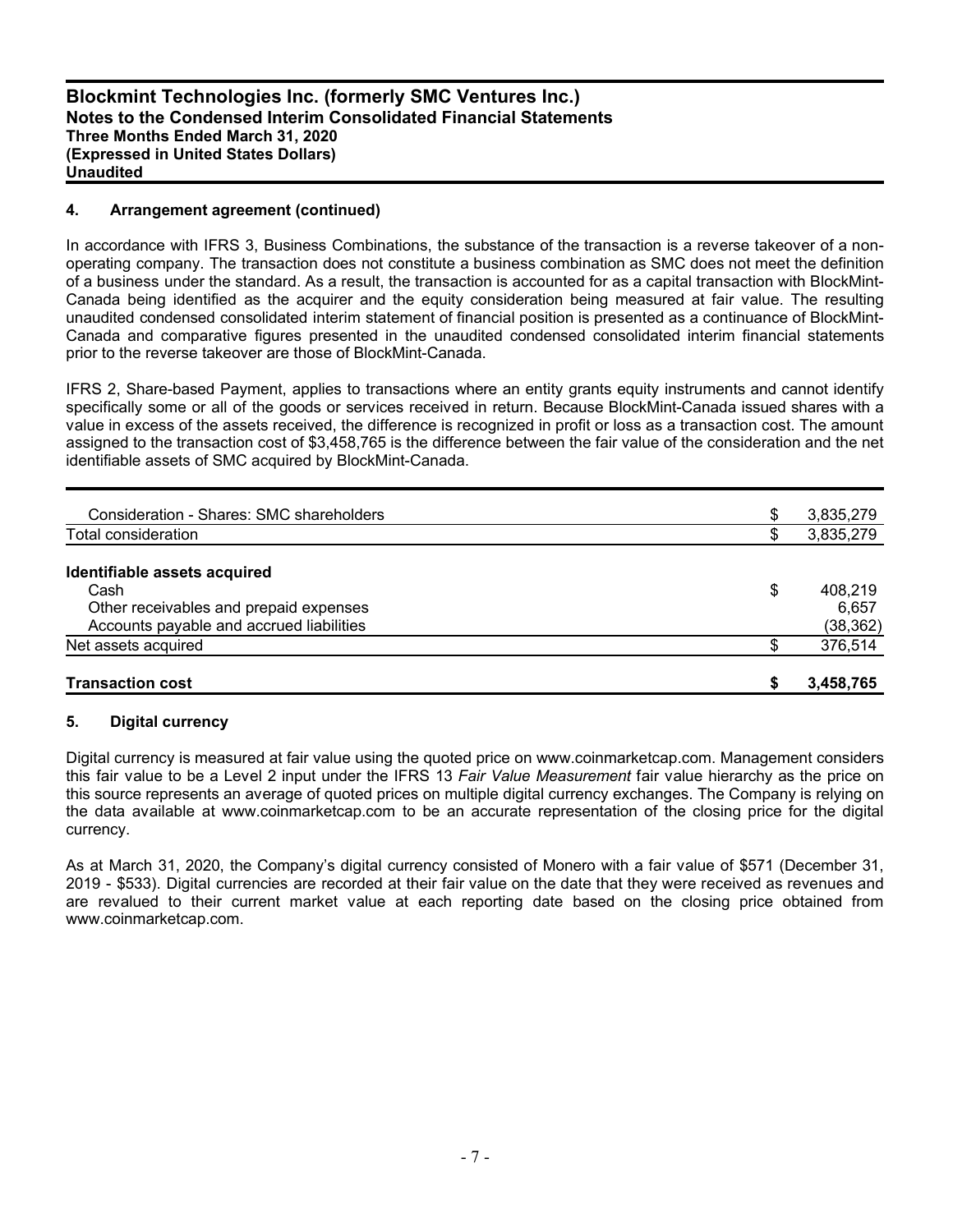#### **6. Equipment**

| Cost                                                                                                                   |    | <b>Computer</b><br>and mining Furniture and<br>equipment |    | equipment                       | Total                                 |
|------------------------------------------------------------------------------------------------------------------------|----|----------------------------------------------------------|----|---------------------------------|---------------------------------------|
| Balance, December 31, 2018, December 31, 2019 and March 31, 2020                                                       | S  | 150,660                                                  | -S | $2,900$ \$                      | 153,560                               |
| <b>Accumulated depreciation</b>                                                                                        |    | <b>Computer</b><br>and mining Furniture and<br>equipment |    | equipment                       | Total                                 |
| Balance, December 31, 2018<br>Depreciation for the year<br>Impairment<br>Balance, December 31, 2019 and March 31, 2020 | \$ | 134,370 \$<br>7,240<br>9,050<br>150,660                  |    | 724 \$<br>967<br>1,209<br>2,900 | 135,094<br>8,207<br>10,259<br>153,560 |
| <b>Carrying amount</b>                                                                                                 |    | <b>Computer</b><br>and mining Furniture and<br>equipment |    | equipment                       | Total                                 |
| Balance, December 31, 2019 and March 31, 2020                                                                          | \$ |                                                          | \$ |                                 |                                       |

Digital currencies have a limited history and pricing has been very volatile. Historical performance of digital currencies are not indicative of their future price performance. The Company had undertaken a conservative approach and had no immediate plans to deploy additional blockchain based applications based on digital currency prices at the time. As a result the Company has taken an impairment charge equal to the carrying amount of equipment.

#### **7. Intangible assets**

|                | As at<br>December 31,<br>2018 | <b>Additions</b> |   | As at<br>December 31,<br>2019 | <b>Additions</b> | As at<br>March 31,<br>2020 |
|----------------|-------------------------------|------------------|---|-------------------------------|------------------|----------------------------|
| Patent pending | 17,500                        | $\blacksquare$   | S | 17,500 \$                     | ۰                | 17,500                     |

#### **8. Share capital**

#### a) Authorized share capital

The Company is authorized to issue an unlimited number of common shares with no par value. The holders of common shares are entitled to receive dividends which may be declared from time to time, and are entitled to one vote per share at meetings of the Company. All shares are ranked equally with regards to the Company's residual assets.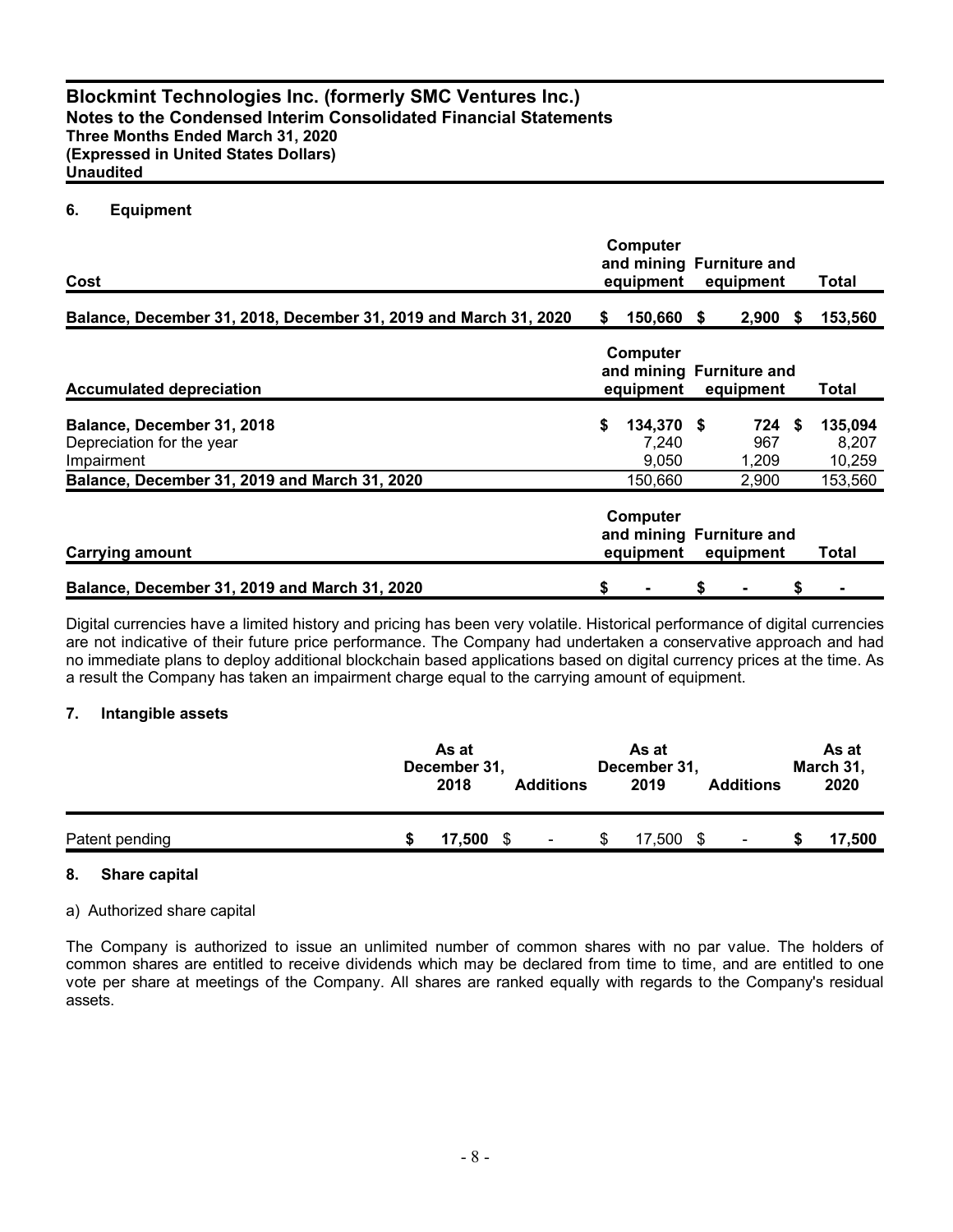#### **8. Share capital (continued)**

b) Common shares issued

|                                                               | Number of<br>common<br>shares | Amount    |
|---------------------------------------------------------------|-------------------------------|-----------|
| Balance, December 31, 2018                                    | 26,251,640 \$                 | 5,049,154 |
| Elimination of BlockMint-Canada (i)                           | (26, 251, 640)                |           |
| Conversion of BlockMint-Canada (i)                            | 34,914,681                    |           |
| Conversion of shares and consideration for RTO (note 4)       | 9.354.387                     | 3,835,279 |
| Balance, March 31, 2019, December 31, 2019 and March 31, 2020 | 44,269,068                    | 8,884,433 |

(i) On February 19, 2019, BlockMint-Canada, BlockMint-USA, SMC and 1166066 B.C. Ltd. ("SMC Subco"), a wholly-owned subsidiary of SMC, completed the Arrangement Agreement whereby SMC issued 34,914,681 postconsolidation shares to the shareholders of BlockMint-Canada (1.33 post consolidation shares for each share of BlockMint-Canada).

The Amalgamation was accounted for as a RTO whereby BlockMint-Canada, was identified as the acquirer for accounting purposes (see note 4).

#### **9. Warrant reserve**

|                                               | Number of<br>warrants   | Weighted<br>average<br>exercise price |              |  |  |
|-----------------------------------------------|-------------------------|---------------------------------------|--------------|--|--|
| Balance, December 31, 2018<br>Expired         | 6,802,498<br>(140, 927) |                                       | 0.03<br>0.37 |  |  |
| Balance, March 31, 2019                       | 6,661,571               |                                       | 0.03         |  |  |
| Balance, December 31, 2019 and March 31, 2020 | 6,650,000               |                                       | 0.03         |  |  |

The following table reflects the warrants issued and outstanding as of March 31, 2020:

| <b>Expiry date</b> | Number of<br>warrants | <b>Grant date</b><br>fair value | Exercise<br>price |  |
|--------------------|-----------------------|---------------------------------|-------------------|--|
| February 1, 2023   | 6.650.000             | 17.500                          | CDN 0.05          |  |